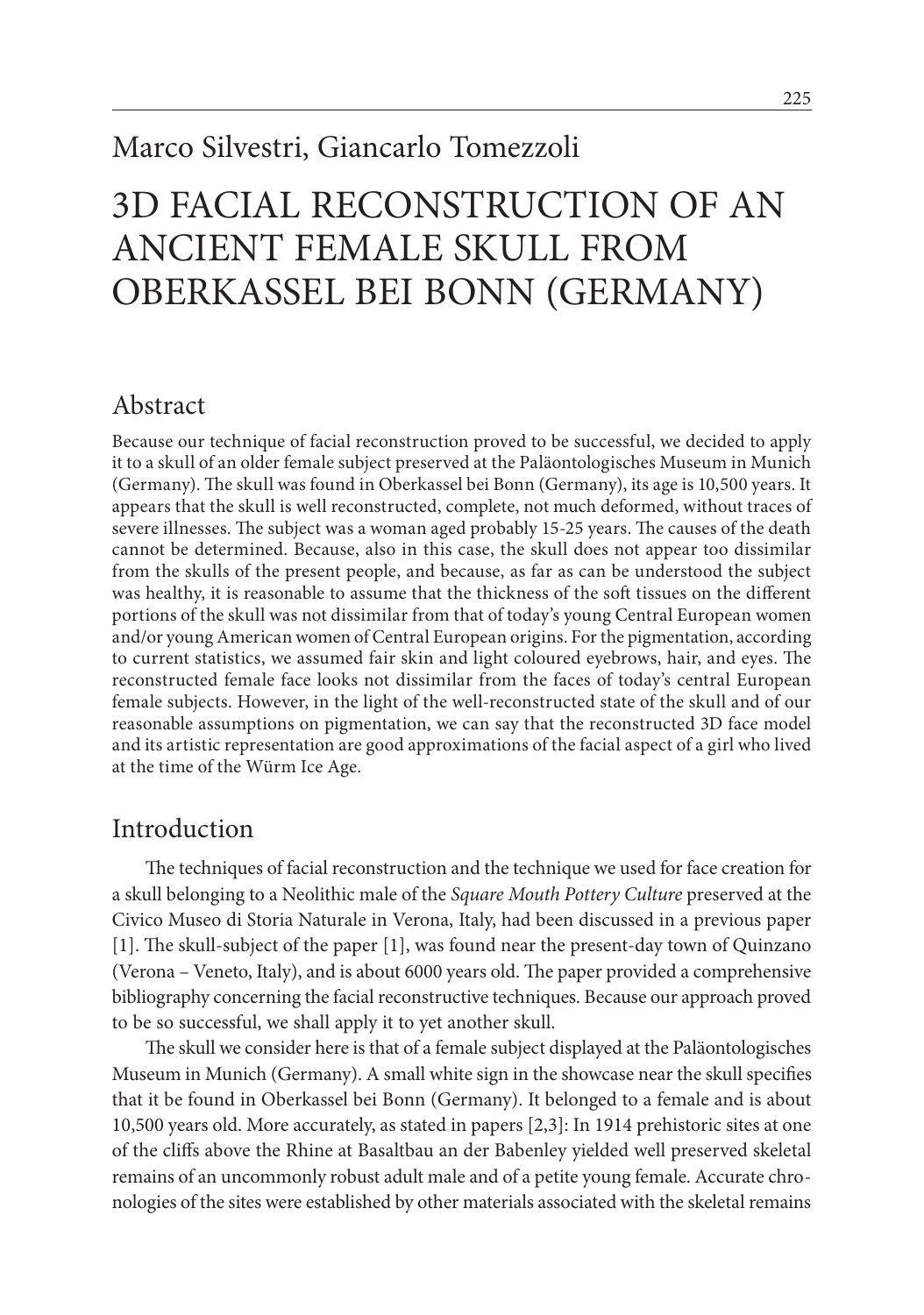and placed it in the Magdalenian period. The discovery was the object of many academic and popular scientific papers. The skeletal remains were subjected to many palaeonthological, anatomic-morphological, radiological and stomatological investigations. The 1919 report [2] on the female skull mentions relevant damages to the *infratemporal fossa* and in the coronal sector as well as at the right suborbital yoke, and at the *os sphenoidale*. Other damaged or destroyed portions include the intraorbital sector, and the frontal portions of the mandible and jaw. The *norma basilaris* of the skull shows a postcondylar rupture zone and a bone lacuna. An additional fracture at the right rear principal portion of the skull was reported in 1982 [3]. Significantly, this well reassembled skull represents an ideal candidate for the facial reconstruction of a woman of the Magdalenian period.

This female skull is extremely orthognatic [3] (p. 336). On page 340, it mentions a length–width cranial index ("Längenbreiten-Index") of 71 or 70.3 characterising the skull also as extremely dolichocephalic and a length–height cranial index ("Längenhöhen-Index") of 71 or 73,6 characterising the skull as orthocephalic. The results of various other cranial analyses (cf. pp. 361, 362 of [3]) indicate for the skull similarities with the CroMagnonid types from Moita do Sebastião (Portugal) No. 16 and No.19, Arruda (Spain) No. 5 and No. 908 and Cheix (France) No. 1, contrary to the male which can be well considered as a CroMagnon type.

# 3D Facial Reconstruction – Application & Implementation

As mentioned in the previous paper [1], the main problem in facial reconstruction is related to the flesh thickness to be assigned to each point of the skull, and how to guess a realistic pigmentation for hair, skin and eyes. Our technique uses hybrid *2D – 3D stereo photo-imaging* technique to create a 3D skull model on which the soft tissues are added. For the thickness of the soft tissues we used values derived from Prag and Neave [4,5].

Figs. 1 and 2 show the front view and the side view of the skull. The high-resolution images in Figs. 1 and 2 were produced by a standard digital camera and appear well suited for facial reconstruction. Fig. 1 shows the reconstructed, darker, teeth.



*Figure1. Skull, front view. Figure 2. Skull, side view.*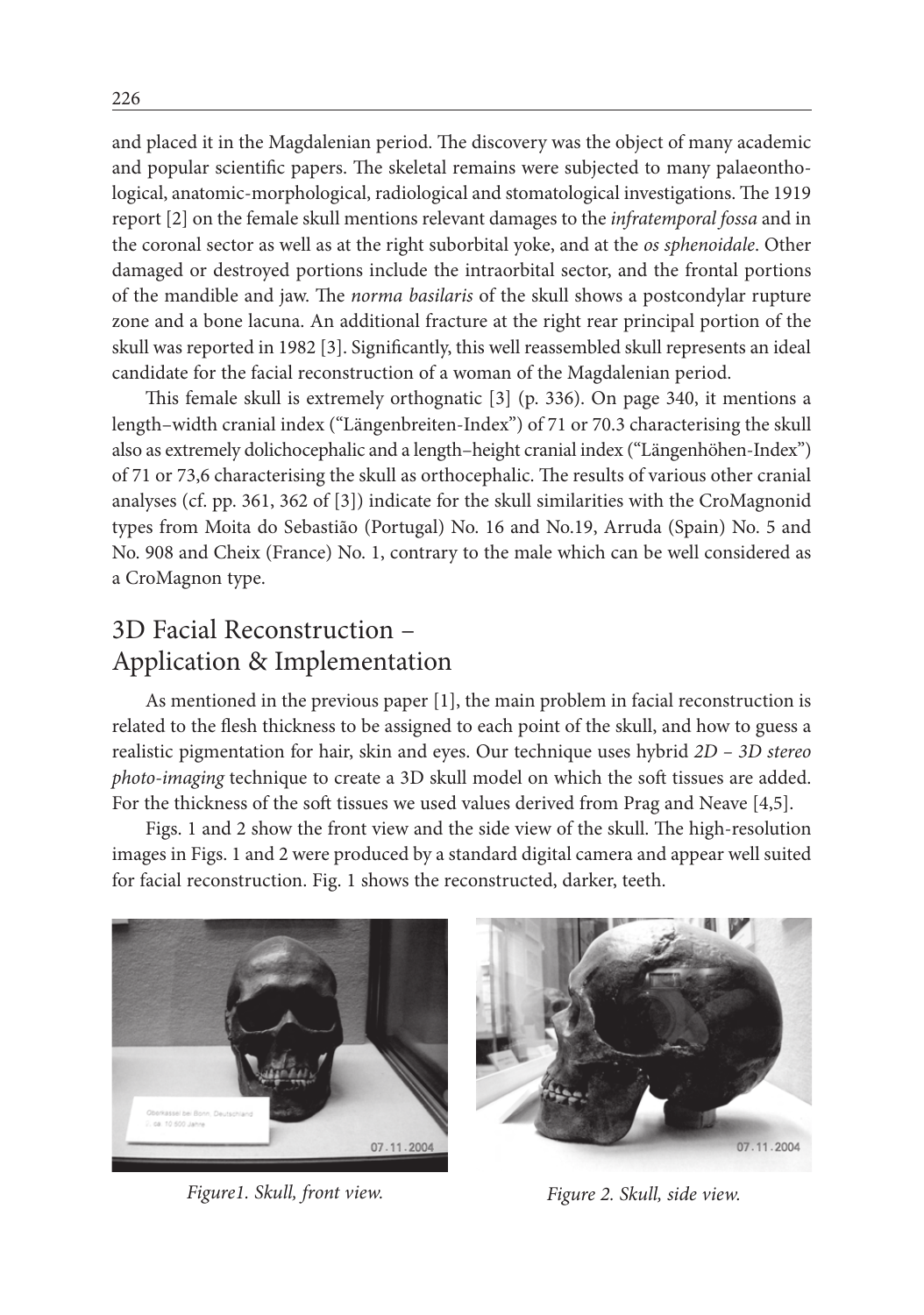It appears that the skull is surprisingly well reconstructed, all the relevant damages have been corrected, and it is complete, with no further significant deformations or signs of pathology. The female subject was likely 15-25 years old.

As shown in Fig. 4, the skull was isolated from its context. Because the reconstruction was elegant it was unnecessary to reposition the mandible and the jaw, thus, it appears in the normal closed position. However, the aforementioned software was used to generate a nose bridge, which was missing in the find.

As already said in said previous paper [1], the digital images have been processed by means of a 2D stereo imaging technique derived from the works of Chen, Medioni, Zhan [6,7] and D'Apuzzo [8] in order to create a correct 3D skull model by using commercial 3D CAD/CAM software.

Also, because the skull does not appear atypical compared to female skulls of the presentday local population, and since we are led to understand from the images that this young female was petite but apparently healthy, it seams reasonable to assume that the thickness of soft tissues on the different portions of the skull is similar to young Central European women and/or young American women of Central European origins. Therefore, once the 3D model of the skull was finally obtained, we established, according to the technique used in the works of Neave, Prag [5] and Wilkinson [9], a Look Up Table (LUT) containing a set of warping points 1-21 (cf. Fig. 3) having corresponding soft tissue thickness values valid for a normal Central European woman (cf. Table 1).

Additionally, the facial dimensions and proportions in Table 1 of ref. [3] and generated by the frontal view of the skull served well to provide further details and augmented the final 3D facial reconstruction. The absence of any remarkable flaws in the reconstructed skull model presented no ambiguity in our mission to assemble the face.



*Figure 3. Skull warping point set.*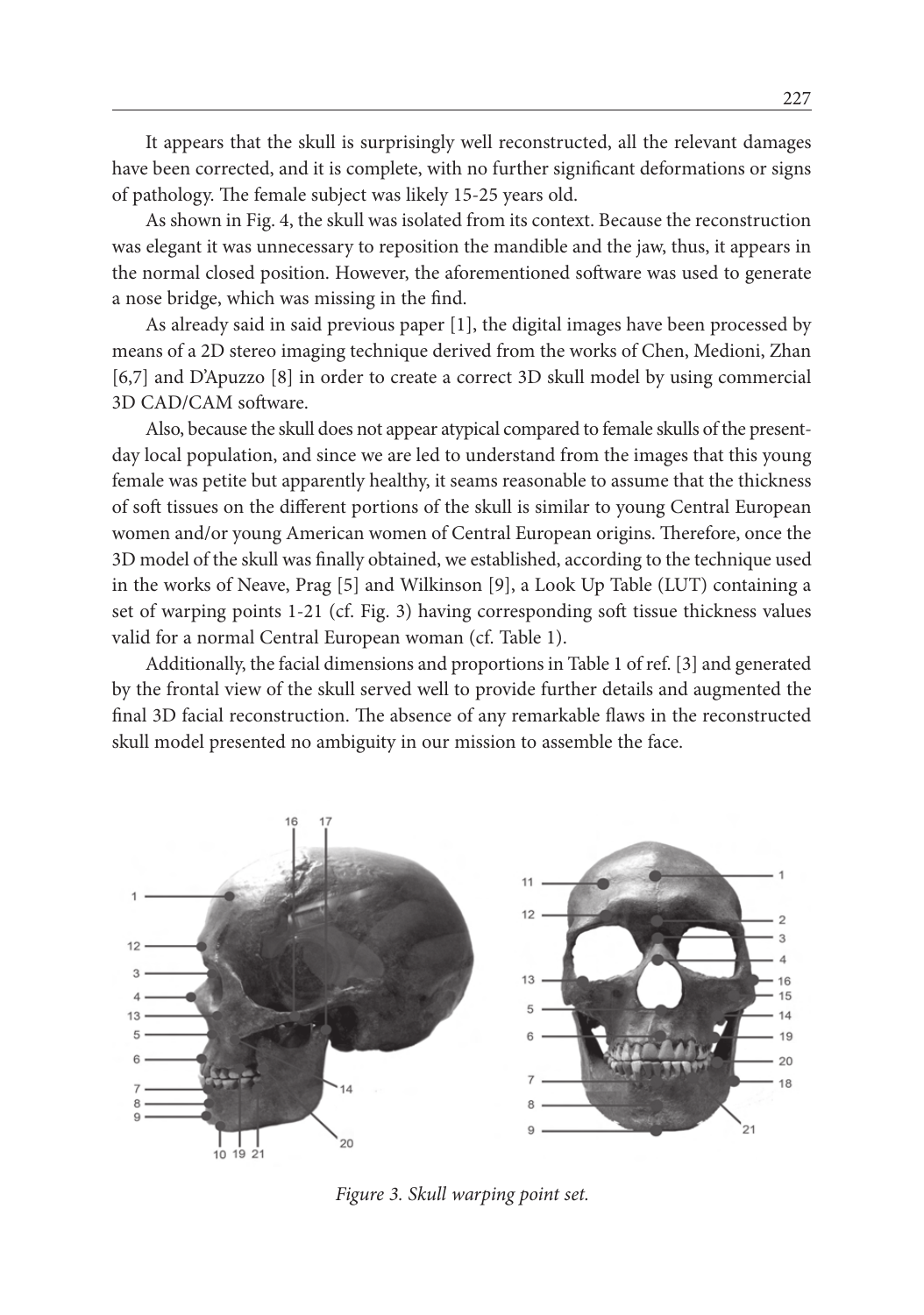|    | Values for average adult female | Position  | Size (mm) |
|----|---------------------------------|-----------|-----------|
| 1  | Supraglabella                   | Frontal   | 3.50      |
| 2  | Glabella                        | Frontal   | 4.75      |
| 3  | Nasion                          | Frontal   | 5.50      |
| 4  | End of Nasals                   | Frontal   | 2.75      |
| 5  | Midphiltrum                     | Frontal   | 8.50      |
| 6  | Upper Lip Margin                | Frontal   | 9.00      |
| 7  | Lower Lip Margin                | Frontal   | 10.00     |
| 8  | Chin-lip Fold                   | Frontal   | 9.50      |
| 9  | Mental Eminence                 | Frontal   | 10.00     |
| 10 | Beneath Chin                    | Frontal   | 5.75      |
| 11 | <b>Frontal Eminence</b>         | Bilateral | 3.50      |
| 12 | Supraorbital                    | Bilateral | 7.00      |
| 13 | Suborbital                      | Bilateral | 6.00      |
| 14 | Inferior Malar                  | Bilateral | 12.75     |
| 15 | Lateral Orbit                   | Bilateral | 10.75     |
| 16 | Zygomatic Arch, midway          | Bilateral | 7.50      |
| 17 | Supraglenoid                    | Bilateral | 8.00      |
| 18 | Gonion                          | Bilateral | 12.00     |
| 19 | Supra M2                        | Bilateral | 19.25     |
| 20 | Occlusal Line                   | Bilateral | 17.00     |
| 21 | Sub M2                          | Bilateral | 15.50     |

**Table 1.** Table of measurements for flesh thickness [10].



(C) 2005 Marco Silvestri ,original photos courtesy of Dr.G.Tomezzoli

*Figure 4. 3D facial reconstruction*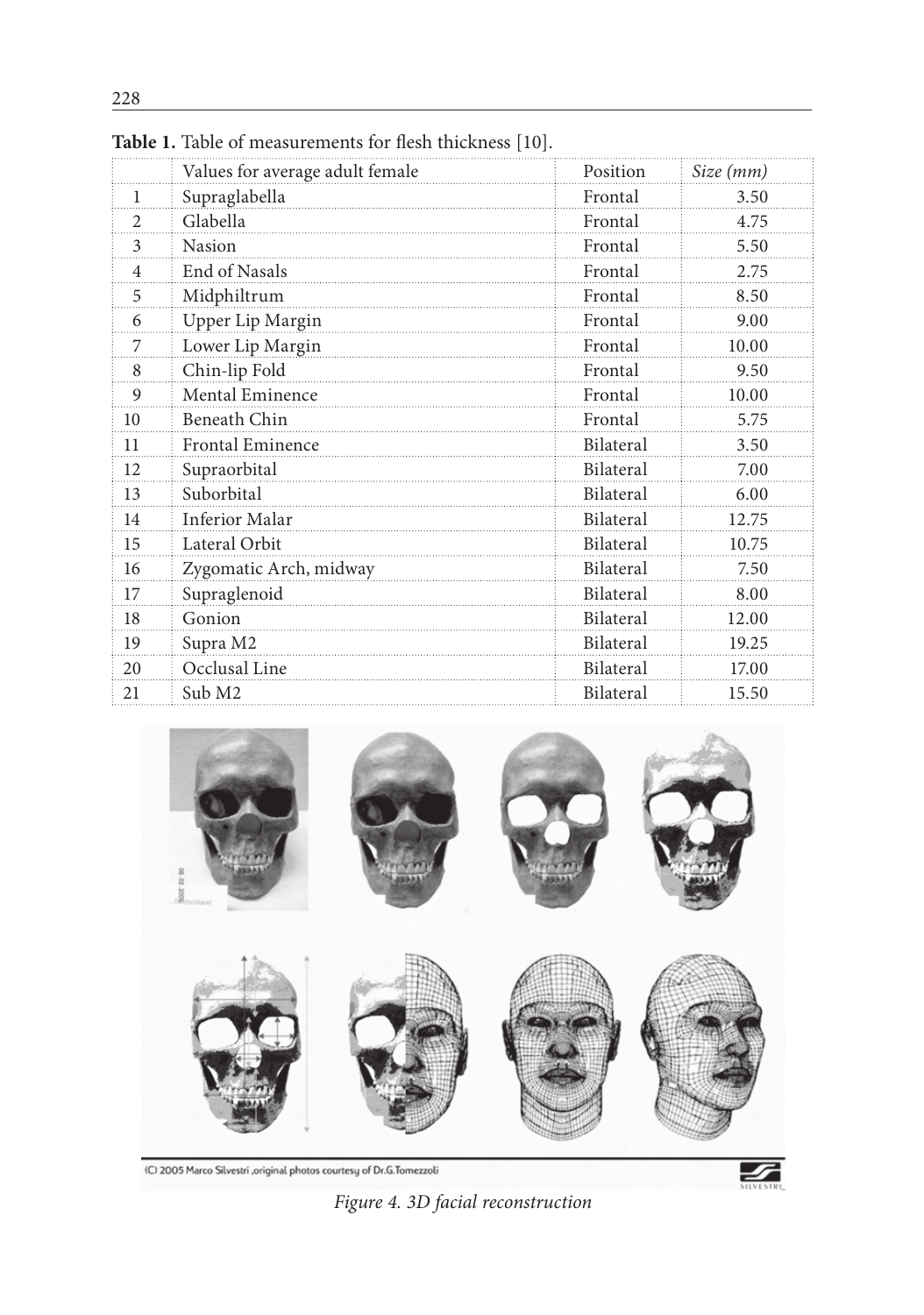

*Figure 5. Final 3D facial reconstruction*

Fig. 4 shows the steps of the facial reconstruction on the basis the above-mentioned set of warping points and the corresponding soft tissue thicknesses listed in the LUT of Table 1. As stated in the earlier paper [1], because no traces of skin or hair or other indirect indicia are available we cannot have a clear idea of the actual original pigmentation of the eyes, hair and skin of the subject. However, at least concerning the skin, many statistics on the pigmentation of Europeans are in agreement as we consider the Central or Alpine Europeans. The population has no clear dominant pigmentation and ranges from very fair to mid dark. With diminished sunrays associated with the Würm Ice Age it may be safe to speculate that skin pigmentation tended towards the lighter spectrum for more efficient vitamin D production. We therefore, opted for typical fair skin and clear eyebrows and eyes as shown in Fig. 5 in the final 3D facial reconstruction.

The artistic rendition of the "Maiden of Basaltbau" together with geological features of the environment generated the composition in Fig. 6. Artistic license allowed for interpretation of skeletal data, and the observation of the current population suggested the likely facial, skin, eye, and hair colorations. Hair length is suggested by aesthetics and practical utility of long strains fibres. Such pictorial elements were utilised from a public domain on the Internet.

#### Conclusions

As presented in the previous paper [1], shape and/or thickness of the soft tissues play a crucial role in 3D facial reconstruction. However, the absence, at least at the moment, of precise rules for establishing the real pigmentation and the soft tissues shape and/or thickness for ancient people obligated us to make the reasonable assumptions made above. For this reason, the pictorial representation of the features of the "Maiden of Basaltbau" is not unlike the typical face of contemporary Central European young women. Features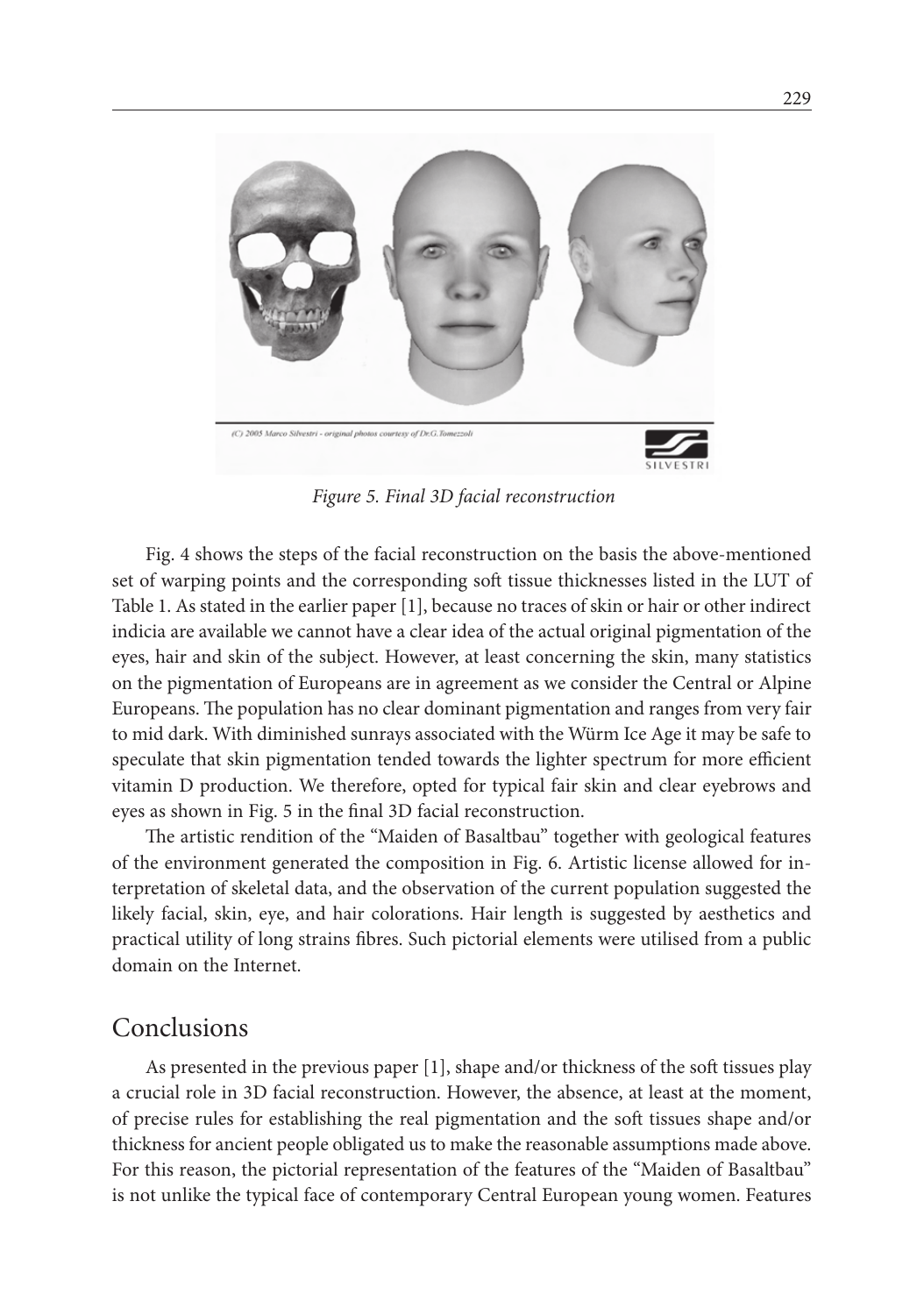

**Figure 6.** *Artistic facial reconstruction*

and proportions of the skull in Figs. 1 and 2, and the methodology applied and illustrated in Figs. 3 and 4 lead us to the reasonable conclusion that Figs. 5 and 6 represent a good approximation of the facial features of a girl who lived at the time of the Würm Ice Age.

### Acknowledgement

We wish to thank the reviewers and Prof. Perdih for valuable suggestions how to improve present paper.

#### References

- 1. Silvestri M, Tomezzoli G, 3D Facial Reconstruction from a Skull of a Male Subject of the Neolithic Square Mouth Pottery Culture of Quinzano, *Proceedings of the Third International Topical Conference "Ancient settlers of Europe"*, Jutro, Ljubljana 2005, 159-164
- 2. Verworn M, Bonnet R, Steinmann G, Der diluviale Menschenfund von Oberkassel bei Bonn, 1919, Wiesbaden. *Die Kulturbeigaben*, 1919, 186-193
- 3. Henke H, Die magdalénienzeitlichen Menschenfunde von Oberkassel bei Bonn, *Bonner Jahrbücher*, **1986**, *186*, 317-366
- 4. Prag J, R Neave, *Making Faces Using Forensic and Archaeological Evidence*, British Museum Press, London 1997